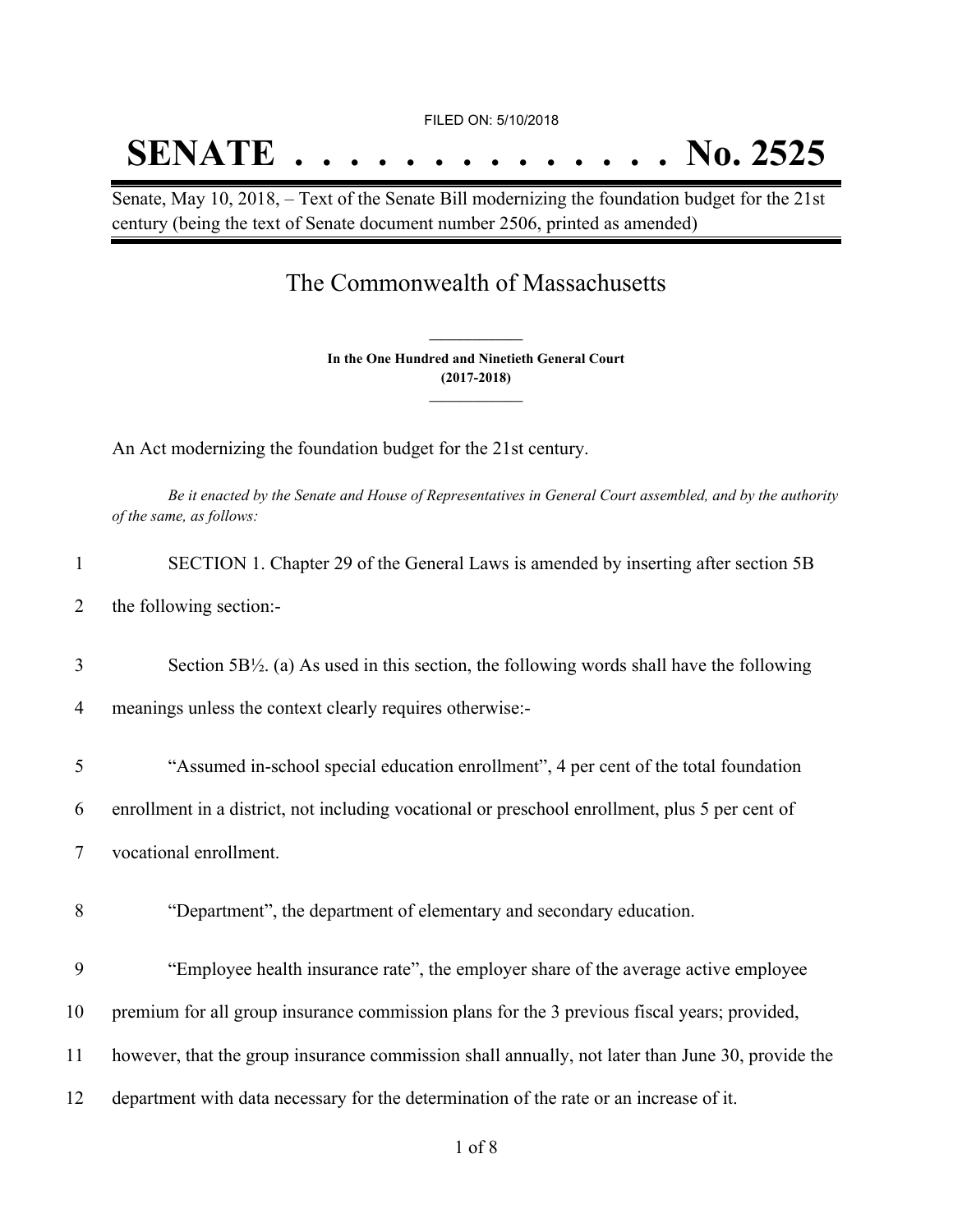"English learner enrollment", the number of students identified as English learners pursuant to chapter 71A, including students enrolled in vocational and technical schools.

 "English learner increment", the additional amount allotted within a district's foundation budget for additional services for students identified as English learners pursuant to chapter 71A, including those enrolled in vocational and technical schools; provided, however, that the value of the increment for fiscal year 2019 shall be \$2,444.60 multiplied by the number of English learners in the district and shall be adjusted annually thereafter by the foundation inflation index; provided further, that the portion of the increment supporting employee benefits and fixed charges shall be adjusted annually consistent with adjustments made to foundation benefit rates. "Foundation benefits", the amount allotted within a district's foundation budget for employee benefits and fixed charges; provided, however, that the allotment shall be equal to 1.29 times the sum of: (i) the employee health insurance rate multiplied by the number of active employees for whom the district provides health insurance; and (ii) the retired employee health insurance rate multiplied by the number of the district's retired employees receiving health insurance through the district or any of its member municipalities; and provided further, that each district shall annually, not later than June 30, provide the department with data necessary to

determine the number of retired employees.

 "Low-income enrollment", the number of low-income students attending school in a district regardless of residence or tuition-paying status; provided, however, that in determining the number of low-income students, the department shall use the preceding year's actual number of low-income full-day kindergarten, elementary, junior high or middle school, high school and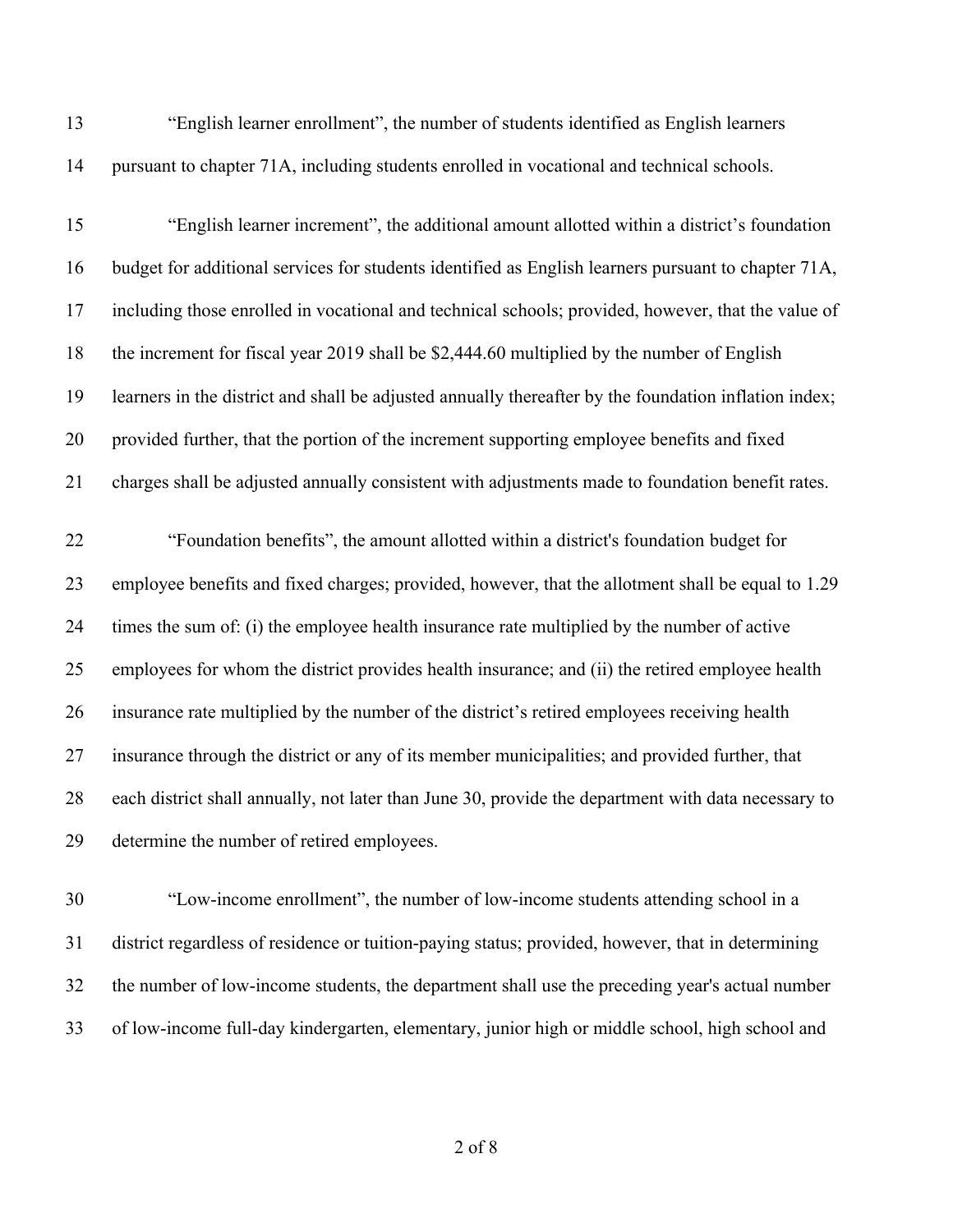34 vocational students and  $\frac{1}{2}$  of the preceding year's actual number of low-income half-day kindergarten and preschool students.

 "Low-income increment", the additional amount allotted within a district's foundation budget for each low-income student; provided, however, that the department shall rank each district and divide the districts into deciles; provided further, that each district shall be assigned a low-income decile based on its low-income percentage that shall be calculated as its number of low-income students divided by the total foundation enrollment; provided further, that each decile shall be assigned a low-income increment where the increment for the lowest percentage decile shall be 50 per cent of the statewide per pupil amount for students with a family income of more than 185 per cent of the federal poverty level and the increment for the highest percentage decile shall be 100 per cent of the statewide per pupil amount for students with a family income of more than 185 per cent of the federal poverty level; and provided further, that when determining the statewide per pupil amount, the department shall use the average of the base rates in the enrollment categories of prekindergarten, kindergarten, elementary, middle school and high school, weighted by the number of students in each category.

 "Low-income student", a student who has a family income that is not more than 185 per cent of the federal poverty level.

 "Retired employee health insurance rate", the weighted average of the group insurance commission premium for all retiree plans for the 3 previous fiscal years; provided, however, that the group insurance commission shall annually, not later than June 30, provide the department with data necessary for the determination of such rate.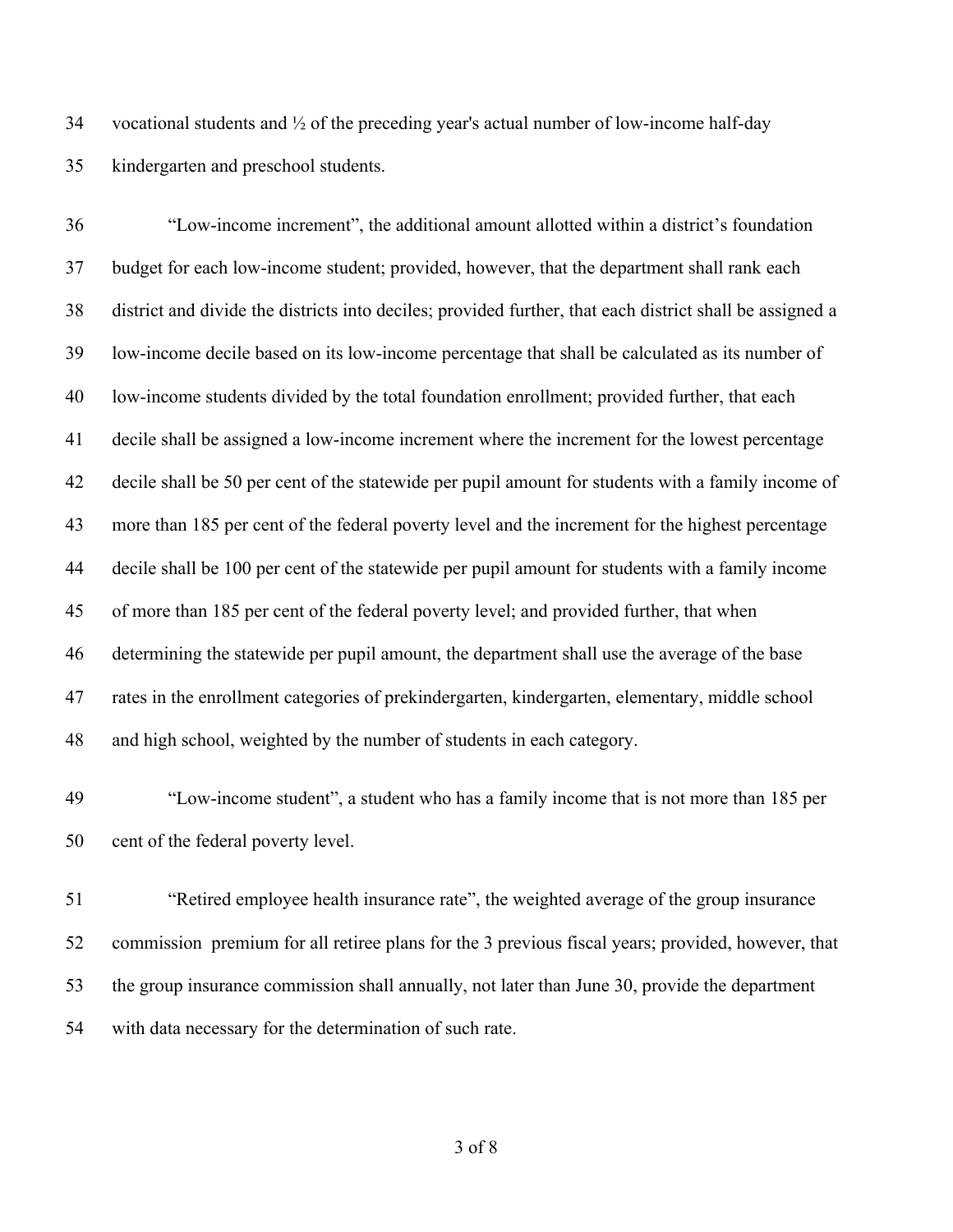"Tuitioned-out special education rate", 3 times the statewide foundation budget per pupil amount.

 (b) Annually, not later than January 15, the secretary of administration and finance shall meet with the senate and house committees on ways and means to jointly determine an implementation schedule to fulfill the recommendations filed on November 2, 2015 by the foundation budget review commission established in section 4 of chapter 70. The implementation schedule shall establish a foundation budget as defined in section 2 of said chapter 70 that incorporates the categories of tuitioned-out special education rate, assumed in- school special education enrollment, low-income increment, low-income enrollment, foundation benefits, employee health insurance rate, retired employee health insurance rate and English learner increment; provided, however, that in the first year of the term of office of a governor who has not served in the preceding year, the parties shall determine an implementation schedule not later than January 31 of that year.

 In determining the implementation schedule, the secretary of administration and finance and the senate and house committees on ways and means shall hold a public hearing and receive testimony from the commissioner of elementary and secondary education and other interested parties. The schedule may be amended by agreement of the chairs of the senate and house committees on ways and means in any fiscal year to reflect changes in enrollment, inflation, student populations or other factors that may affect the remaining costs in the schedule. The implementation schedule shall be included in a joint resolution and placed before the members of the general court for their consideration annually, along with any proposed legislation necessary to execute and implement the schedule, not later than February 15. The implementation schedule shall be subject to appropriation. Upon completion of the implementation schedule, a joint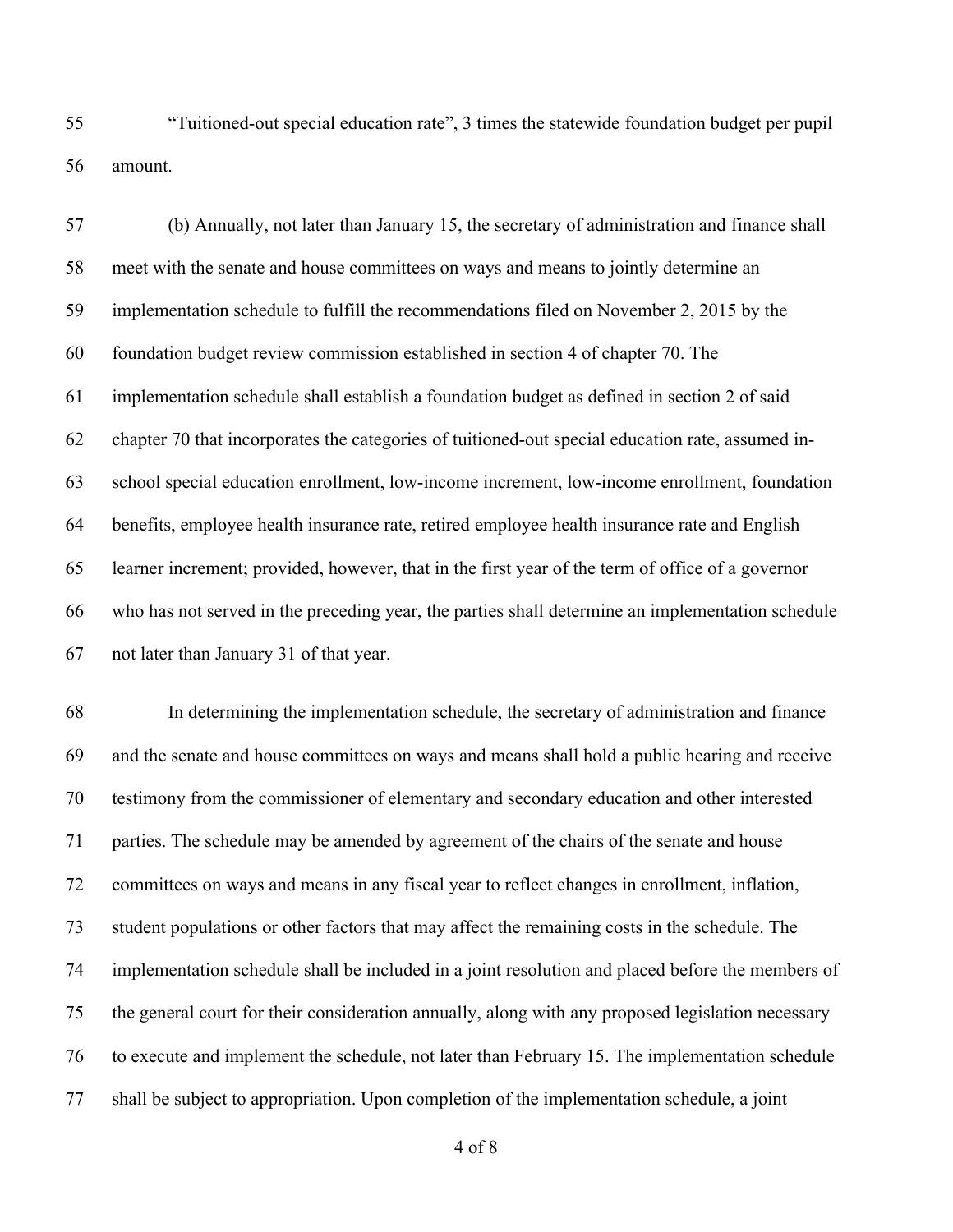resolution shall be placed before the members of the general court affirming that the recommendations of the commission have been fulfilled; provided, however, that the determination of an annual implementation schedule shall not be required upon the adoption of the resolution affirming that the recommendations of the commission have been fulfilled. SECTION 2. Chapter 70 of the General Laws, as appearing in the 2016 Official Edition, is hereby amended by striking out section 4 and inserting in place thereof the following section:- Section 4. There shall be a foundation budget review commission to review, every 5 years, the way foundation budgets are calculated and to make recommendations for potential changes in those calculations, as the commission deems appropriate. In conducting the review, the commission shall seek to determine the educational programs and services that are necessary to achieve the commonwealth's educational goals and to prepare students to achieve passing scores on the Massachusetts Comprehensive Assessment System examination or any successor assessment as determined by the board. The review shall include, but not be limited to, the components of the foundation budget established under section 3 and subsequent changes made to the foundation budget by law. In addition, the commission shall seek to determine and recommend measures to promote the adoption of ways in which resources can be most effectively utilized and consider various models of efficient and effective resource allocation. In carrying out the review, the commissioner of elementary and secondary education shall provide to the commission any data or information that the commissioner considers relevant to the commission's charge.

 The commission shall include: the house and senate chairs of the joint committee on education, who shall serve as co-chairs; the secretary of education; the commissioner of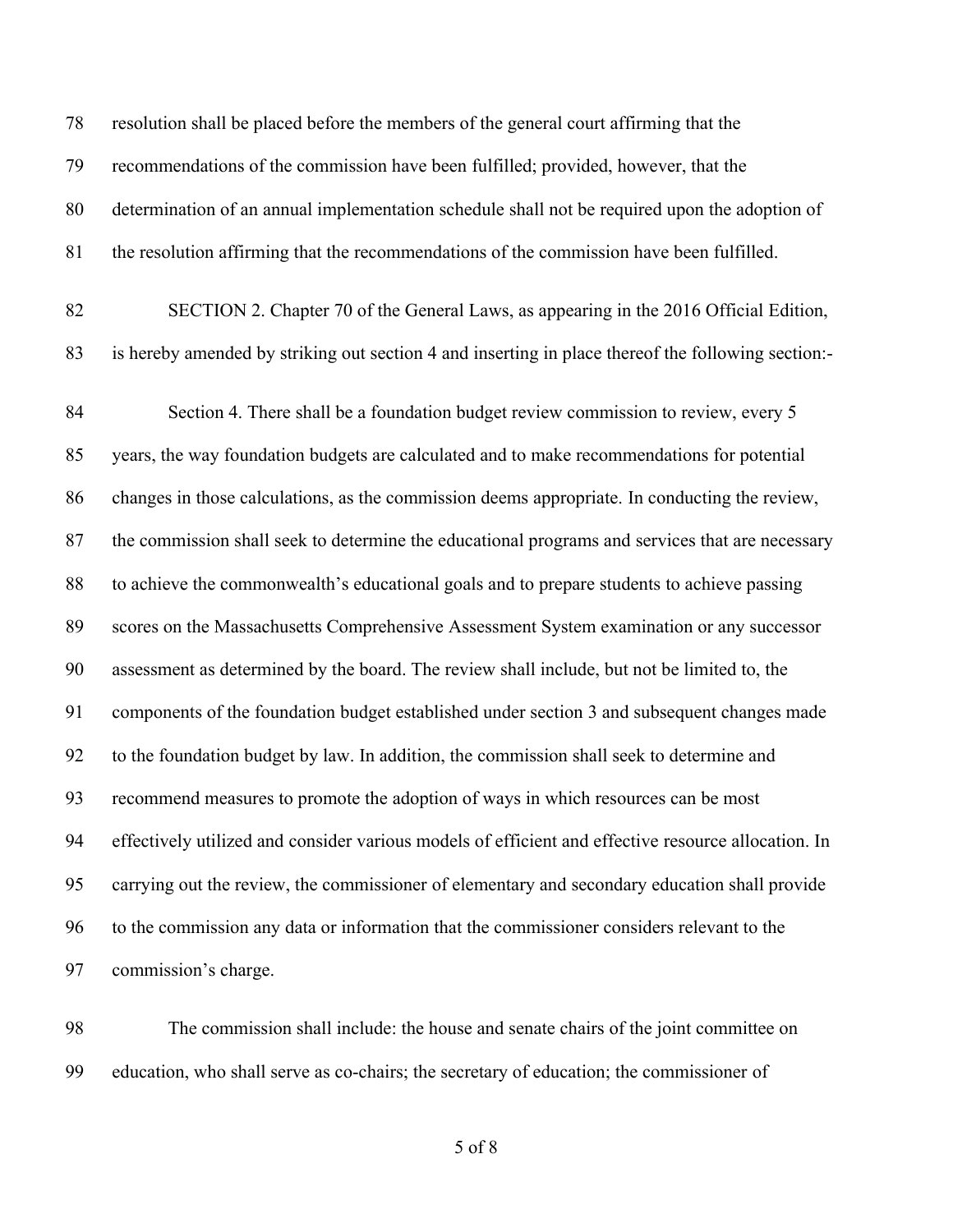elementary and secondary education; the commissioner of early education and care; the speaker of the house of representatives or a designee; the president of the senate or a designee; the minority leader of the house of representatives or a designee; the minority leader of the senate or a designee; the governor or a designee; the chair of the house committee on ways and means or a designee; the chair of the senate committee on ways and means or a designee; and 1 member to be appointed by each of the following organizations: the Massachusetts Municipal Association, Inc.; the Massachusetts Business Alliance for Education, Inc.; the Massachusetts Association of School Committees, Inc.; the Massachusetts Association of School Superintendents, Inc.; the Massachusetts Teachers Association; the American Federation of Teachers Massachusetts; the Massachusetts Association of Vocational Administrators, Inc.; the Massachusetts Association of Regional Schools, Inc.; and the Massachusetts Association of School Business Officials. Members shall not receive compensation for their services but may receive reimbursement for the reasonable expenses incurred in carrying out their responsibilities as members of the commission. The commissioner of elementary and secondary education shall furnish reasonable staff and other support for the work of the commission. Prior to issuing its recommendations, the commission shall conduct not less than 4 public hearings across regions of the commonwealth.

 It shall not constitute a violation of chapter 268A for a state employee or a person employed by a school district to serve on the commission or to participate in commission deliberations that may have a financial impact on the district employing that person, the commonwealth or the rate at which that person may be compensated; provided, however, that the commission may establish procedures to ensure that such a person shall not participate in commission deliberations that may directly affect the school districts employing such a person or that may directly affect the rate at which such a person is compensated.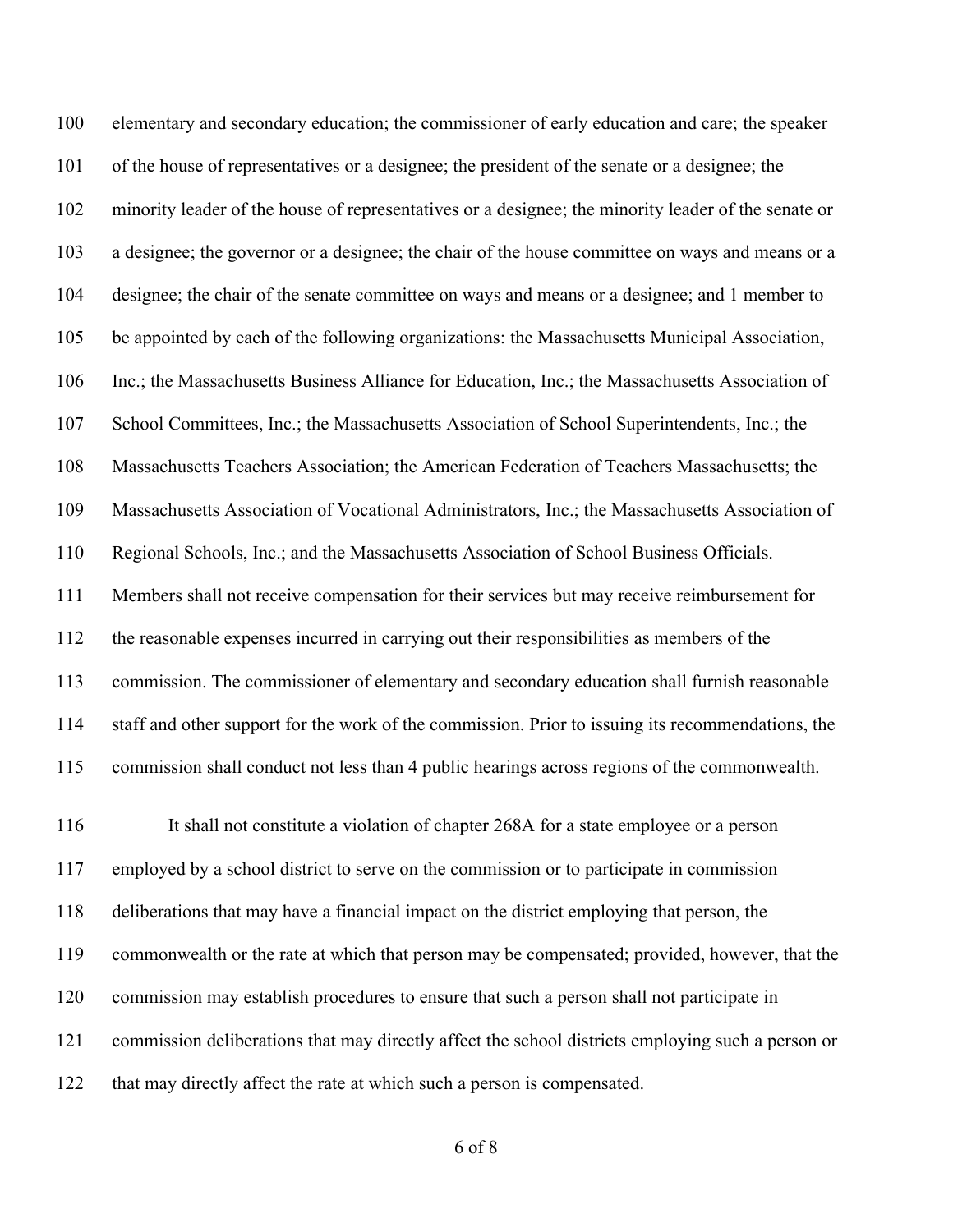| 123 | SECTION 3. Chapter 70 of the General Laws is hereby amended by inserting after |
|-----|--------------------------------------------------------------------------------|
| 124 | section 4 the following section:-                                              |

| 125 | Section 4A. (a) The department, in consultation with the executive office of education,     |
|-----|---------------------------------------------------------------------------------------------|
| 126 | shall convene a data advisory committee to promote the improved use of school-level data to |
| 127 | inform effective resource allocation decisions at the local level.                          |

 The data advisory committee shall include, but not be limited to, a representative from: the department; the executive office of education; the Massachusetts Association of School Committees, Inc.; the Massachusetts Association of School Superintendents, Inc.; the Massachusetts School Administrators Association, Incorporated; the Massachusetts Association of School Business Officials, Inc.; the Massachusetts Association of Vocational Administrators, Inc.; and the Massachusetts Association of Regional Schools, Inc. The data advisory committee may add additional members upon a majority vote of the committee members. The representative from the department and 1 member determined by a vote of the full committee every 2 years shall serve as co-chairs.

- The data advisory committee shall assist the department in identifying, advising on and analyzing cost-effective ways to achieve goals including, but not limited to:
- (i) streamlining financial reporting, eliminating duplicative reporting requirements and improving data quality;
- (ii) strengthening the department's capacity to analyze and report staffing, scheduling and financial data in ways that support strategic resource allocation decisions at the district and school levels;